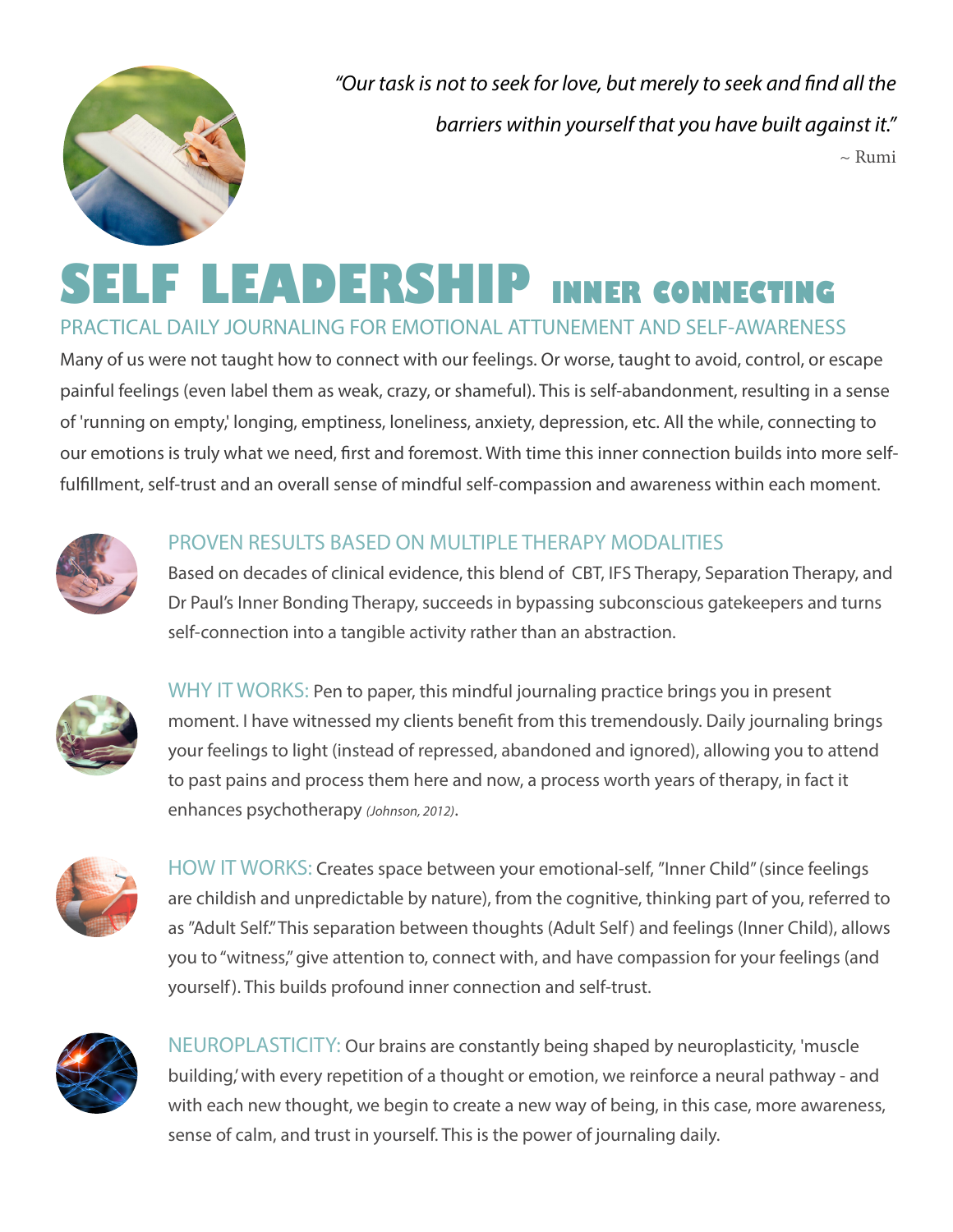## EXPERIENCE THE FOLLOWING BENEFITS… JUST TO NAME A FEW:

- *1* Promotes overall health. Process feelings rather than keeping them stuck in your body. Stuck feelings cause toxic stress, leading to myriad of illnesses *(Paul, 2019)*.
- *2* Less reactivity. And overcome addictions by accepting feelings, rather than escaping them through substances or processes such as drinking alcohol, over-eating, shopping, gambling, over-texting, etc.
- *3* You won't get stuck with wounded feelings of anxiety, depression, anger, guilt, shame that may be covering up deeper feelings that need attention such as helplessness, isolation, sadness, suffering, etc
- *4* Both painful emotions and joyful emotions stem from the same place. You can't numb painful feelings without also limiting good feelings of life – joy, serenity, playfulness, self-trust, compassion, etc.
- *5* When you avoid pain you block access to your passion and purpose, which can lead to wondering why you even exist (feeling lost, empty). Again, our emotions, pleasant ones (like joy) and unpleasant ones (like sad), all stem from the same place. Avoid feeling the bad, and you're depressing the good!

## TWO TYPES OF PAINFUL FEELINGS EXISTENTIAL AND WOUNDED FEELINGS



Caused by something external, such as a loss, heartbreak, fear of real and present danger, outrage, or traumatic life events.

EXISTENTIAL PAIN (EXTERNAL)

WOUNDED FEELINGS (INTERNAL)

Due to internal influences, perceptions, self-talk, inner critic, beliefs, etc. Result from our intent to control or escape feelings, and existential pain becomes internalized, compounded, resulting in anxiety, guilt, shame, anger, emptiness, etc.

## EXAMPLES OF WAYS WE LEARNED TO CONTROL/ESCAPE FEELINGS. WHICH APPLY TO YOU?

**Over-thinking**, over-analyzing, and looping in thinking patterns (this is a way of avoiding feelings) Judging and Rejecting feelings, ie. "anger is bad," "sadness is weak" (realize all emotions have value) **Numbing or Avoiding** feelings through alcohol, substances, or processes, shopping, etc. **Making Others Responsible** for your feelings, examples: "He made me angry!" or "She makes me feel misunderstood." "He makes me feel alone." "She makes me feel worthless."

**Over-sharing and Telling 'he said,' 'she said'** (although well-intentioned, this is a subtle avoidance tactic; overcome the need to get others' to buy into your side of story or validate it; drop the story) **Severely Isolating Yourself or Avoiding Situations** to not feel painful emotions or anxiety **Perfectionism and People-pleasing** behaviors in hopes of avoiding feeling unworthy, shame, etc. **Attempting to "Flush-out"** painful emotions by sharing with friends (sharing is HEALTHY, however sharing in an attempt to rid of feelings is not. A better intention is awareness and self-acceptance) **Sabotaging** relationships or goals due to fears of rejection, failure, disappointment and other emotions **Controlling** others, intentionally or unintentionally, in fear of feeling abandoned, inferior or powerless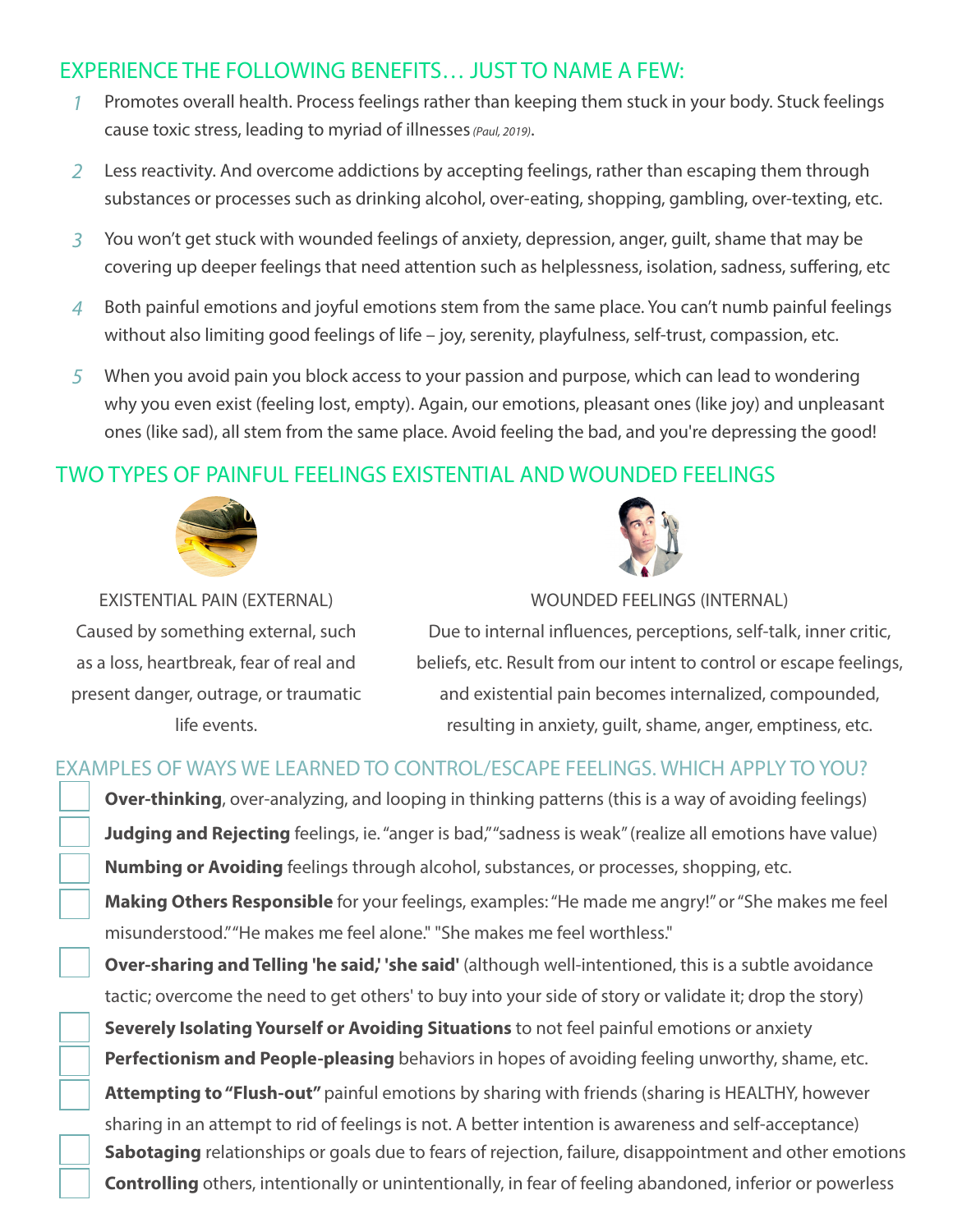# ESSENTIALS FOR INNER CONNECTING JOURNALING

#### *1.* UNDERSTAND WHY THE TERM 'INNER CHILD' MAKES SENSE TO USE FOR YOUR 'FEELINGS'

**Connect to your emotions using the construct of "Inner Child."** We are not robots. We have imperfect, childish, feelings that need to be heard, valued, and guided. Feelings are 'childish' by nature as they are not auto-processed through the rational, higher cognitive areas of our brain, such as the prefrontal cortex.

**Avoiding feelings doesn't make them go away.** Much like avoiding a crying infant doesn't make the infant go away. If the baby does stop crying it is due to giving-up on it's caregiver in panicked exhausted, neglect. Your emotions are similar. Avoiding yourself, leads to giving-up, self-neglect, and disconnection.







**Stop abandoning your feelings, no matter how painful they are.** They need to you. As an adult, only you have the power to connect, validate and sooth your own emotions. Attempts to avoid, escape, or numb your own emotions may work short-term but will result in emptiness and wounded feelings long-term.

#### *2.* PROVIDE YOUR INNER CHILD WITH UNCONDITIONAL ACCEPTANCE BALANCED GUIDANCE

**No matter how emotional Inner Child gets, your job is to reassure Inner Child that he/she is unconditionally loved by YOU.** Allowing your Inner Child to express feelings is the most effective way to lift his/her mood (and yours too), even during the worst of times during anger, helplessness pain, and all.

## *3.* HAVE THE INTENT TO LEARN WITH OPEN CURIOSITY

As you journal, realize and apply an ideal balance between self-parenting extremes, overly permissive and overly authoritative. **Apply the 8 C's of Self Leadership: CALMNESS, CURIOSITY, CLARITY, COMPASSION, CONFIDENCE, CREATIVITY, COURAGE AND CONNECTEDNESS.** 

## *4.* BE WILLING TO FEEL PAIN WHILE TAKING RESPONSIBILITY FOR YOUR FEELINGS

**Many of us disconnected from our feelings at a young age due to events that caused overwhelming emotions that we didn't have the skills to process**, such as bullying, rejection, emotional neglect, or simply not understanding how to attune and process emotions. Thus, we lost emotional self-awareness. Inner Connecting empowers you to heal wounds from the past by gently processing them in the present.

## *5.* IMAGINE YOUR INNER CHILD AND BEGIN A JOURNALING DIALOGUE

Close your eyes and imagine what you were like at about five years old. This will help you personify your emotional self—your Inner Child. Feel how vulnerable, relationally dependent, playful and "needy" your Inner Child is. Sample dialogue questions are included in the following pages.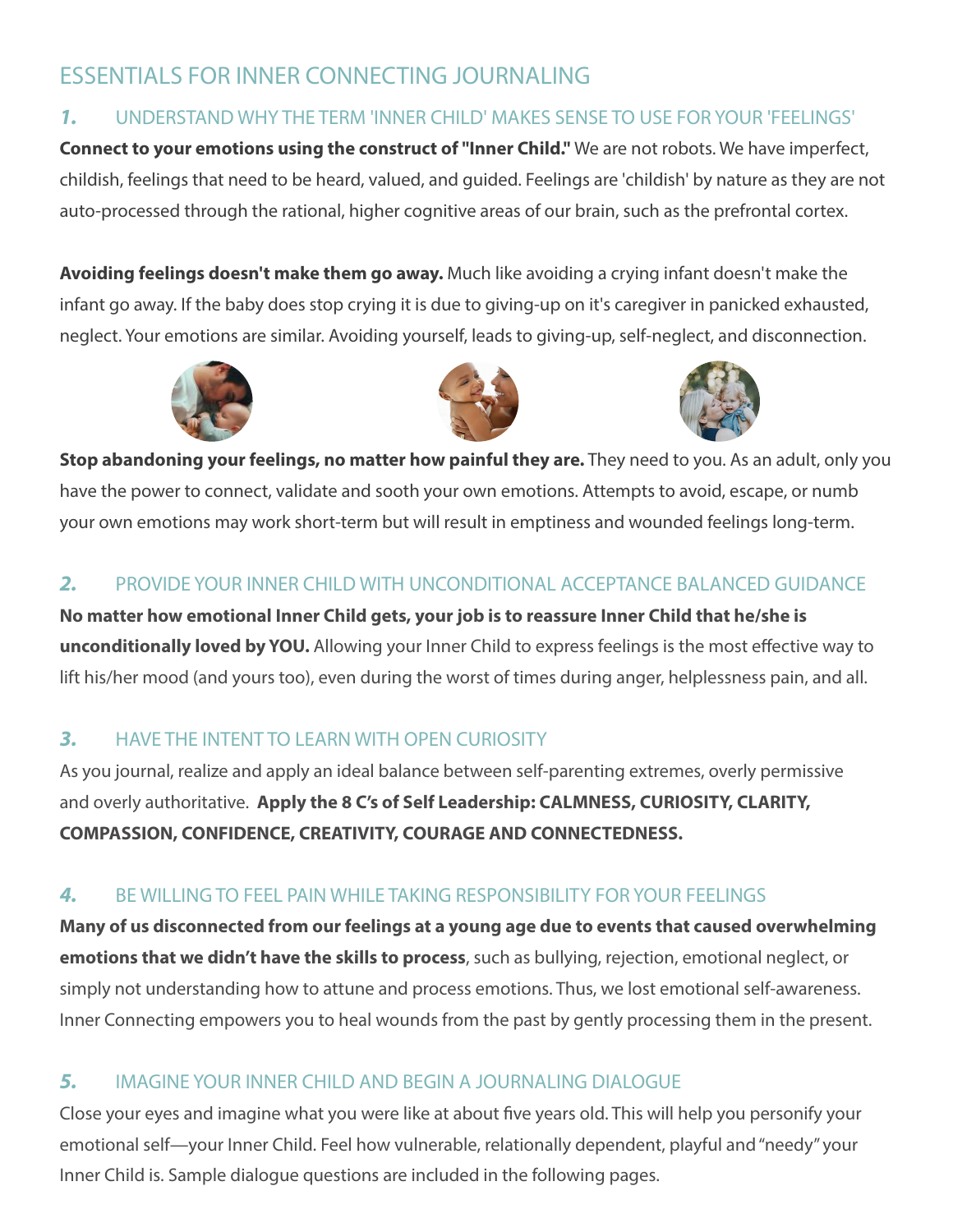# BEGIN JOURNALING WITH SAMPLES TO GET YOU STARTED

INNER CHILD Expresses long-neglected, and current emotional needs and will look to you for help to guide and process, whether it be temper-tantrum anger, pouting loneliness, clingy neediness, validation of unconditional love… and myriad of an infinite array complex feelings… throughout your life.

ADULT SELF You in the present moment (your actual intelligent 'Self' that is literally reading this right now) empowered with the intent to connect to your 'emotional-self,' your Inner Child, with compassion, kindness, 100% acceptance. **Apply the 8 C's of Self Leadership: CALMNESS, CURIOSITY, CLARITY, COMPASSION, CONFIDENCE, CREATIVITY, COURAGE AND CONNECTEDNESS.** 



#### YOUR JOB IS TO NURTURE INNER CHILD'S NEEDS AND VALIDATE FEELINGS

This includes being admired and listened to, acknowledged and validated. Adult Self is a good parent toward a cherished Inner Child.



Validate Inner Child's feelings; provide reassurances; and, most important, offer to make healthy changes, where appropriate. You become stronger with time, Inner Child begins to trust you more, feeling more open, safe, and honest.

When you are a parent for example, and you hear your baby cry, you immediately attend to your baby's needs. You'll learn to do the same with your feelings and emotions. If you are feeling strong emotions, but at work, or too busy to practice Inner Connecting journaling, you may provide "Containment" by letting yourself know that you will circle back later and provide your full attention and care to hold and take care of your emotional needs.



It is imperative to remain within your feelings throughout the journaling process, offering Inner Child (your feelings) full acceptance, even during painful emotions. In fact, you can turn to Inner Connecting work whenever you feel anything other than calm within. As you become more mindful within your life overall, you will realize when you feel anything less than calm, clarity and fullness within.



#### ACCESS TO HIGHER CREATIVITY

 You may practice Inner Connecting with your Inner Child when you are feeling excited and joyful as well. It may provide an opportune time to realize more imaginative goals and creative ways of improving your business or life overall. Fully connecting with your emotions grounds you and is proven to provide a sense of calm, which leads to access to your frontal cortex, your creative, higher thinking brain.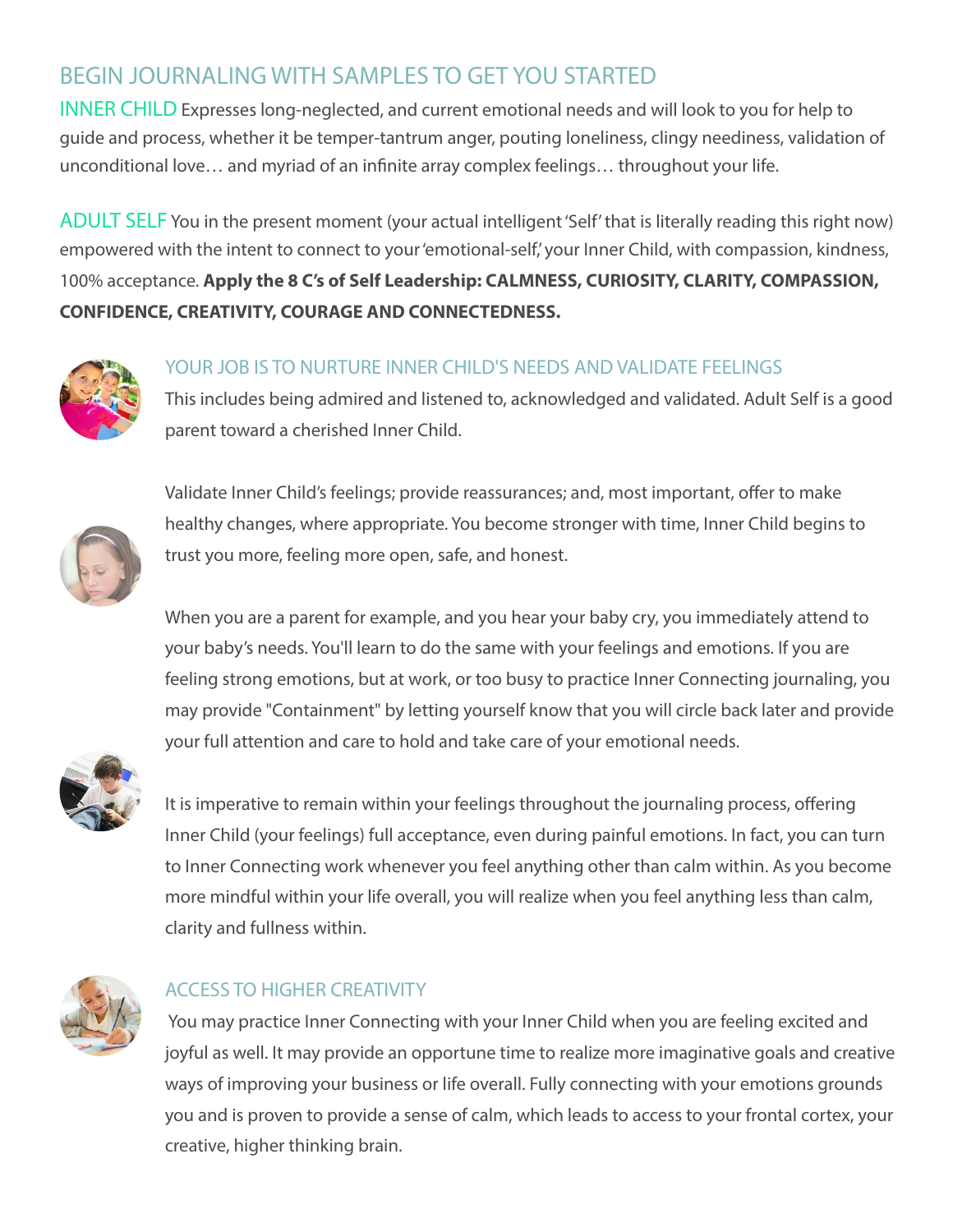BEGIN JOURNALING WHENEVER YOU WISH BY ASKING INNER CHILD SIMPLE QUESTIONS With practice you will have the know-how to tune into your own needs, and begin journaling dialogue as needed for your present needs in any given moment. Examples of simple questions are as follows: *"How are you feeling?" or "What are your needs right now?" or "How can I provide help or comfort today?"* BEGIN WITH SAMPLE JOURNALING QUESTIONS TO GET STARTED. USE YOUR JOURNAL. Inner Child, how do you feel about your life right now? What feelings do you need help with? (be encouraging, Inner Child is likely not used to your curiousity and caring nature)

How can I make things better for you?

If you don't know, it is ok. May you allow me to try to make things better for you... to try my best to find a way?

Are you angry with me for neglecting your feelings and needs for so long?

I promise I will earn your trust. Do you trust me to keep my promises?

What can I do today to prove I will keep my promises?

I'm making a commitment to improve things for you. What change do you want first?

Do you have confidence in me to actually carry this change out?

I reassure you that I will always love you and never leave you alone again. Do you believe me?

#### **SAMPLE DIALOGUE 2: YOUR UNSPOKEN, BROKEN DREAMS**

Inner Child, what secret dreams and desires do you imagine having?

How does it feel to wait so long for you to tell me these dreams and wants?

What old longings and fun activities would you like to see getting involved in now?

INNER CHILD: Ask Adult Self, how come it took you so long to ask? ADULT SELF'S RESPONSE:

Inner Child, from now on I promise I will listen closely to your wishes, desires, and dreams. Do you believe me?

What do you envision freedom to be like? Describe what freedom looks like and feels like to you.

What part of your unlived life do you want to begin living first?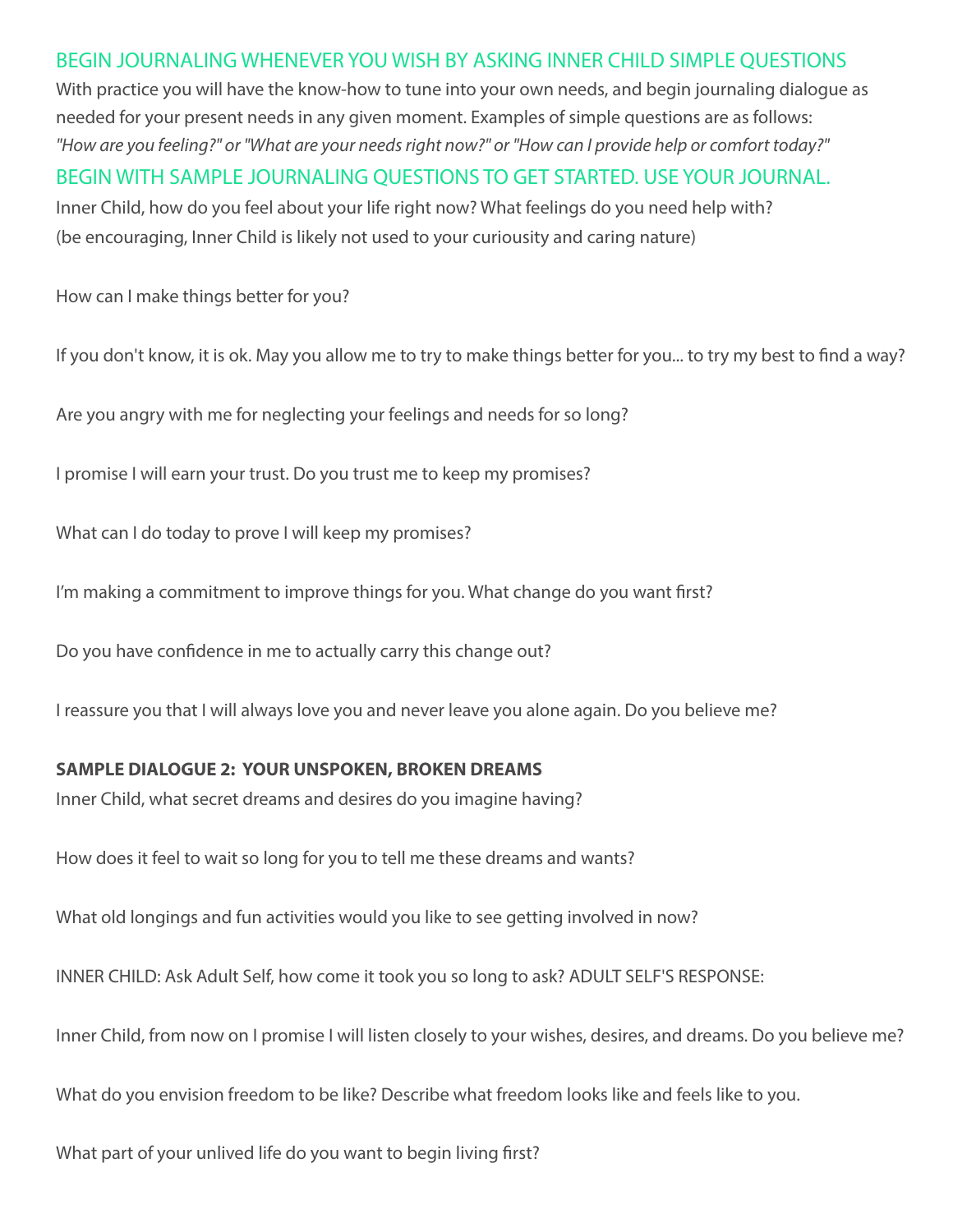#### **SAMPLE DIALOGUE 3: YOUR CURRENT RELATIONSHIPS AND CONNECTIONS**

Inner Child, how do you feel about my current love life?

What kind of emotional support would you like from another person to make you happier and more content?

INNER CHILD then asks ADULT SELF (if applicable): How come you don't get this for me? YOUR EXPLANATION:

Inner Child, are you angry about this?

Inner Child, what can I do differently to make this up to you?

Do you trust me to do the right things, to plan and learn in order to get your needs met?

What do you want me to be doing differently to take care of you within relationships?

How do I abandon you when I start to like someone that makes you scared of getting rejected or HURT?

If you consistently attract unavailable people or find yourself backing away from relationships as you start to feel close, ask Inner Child, what are you most afraid of?

I promise I will never leave you alone with these feelings again, I am here for you. Do you believe me?

**SAMPLE DIALOGUE 4: ARE YOU FEELING LOVABLE?** (Modify based on relationship status) Inner Child's fears, neediness, and internal seething may make it hard for you to succeed in your relationships. QUESTION FOR ADULT SELF: Can you still love and commit to Inner Child in spite of the nuisance she/he creates in your love life?

Inner Child, I will always love you unconditionally—reactivity, anger, fears, failures, mistakes, and all. Do you believe in my sincerity?

Do you feel like you fit-in and belong with others?

Tell me more about what you feel? (ask more sensitive and specific questions about your relationships)

Do you feel closer to me now that you have shared your feelings?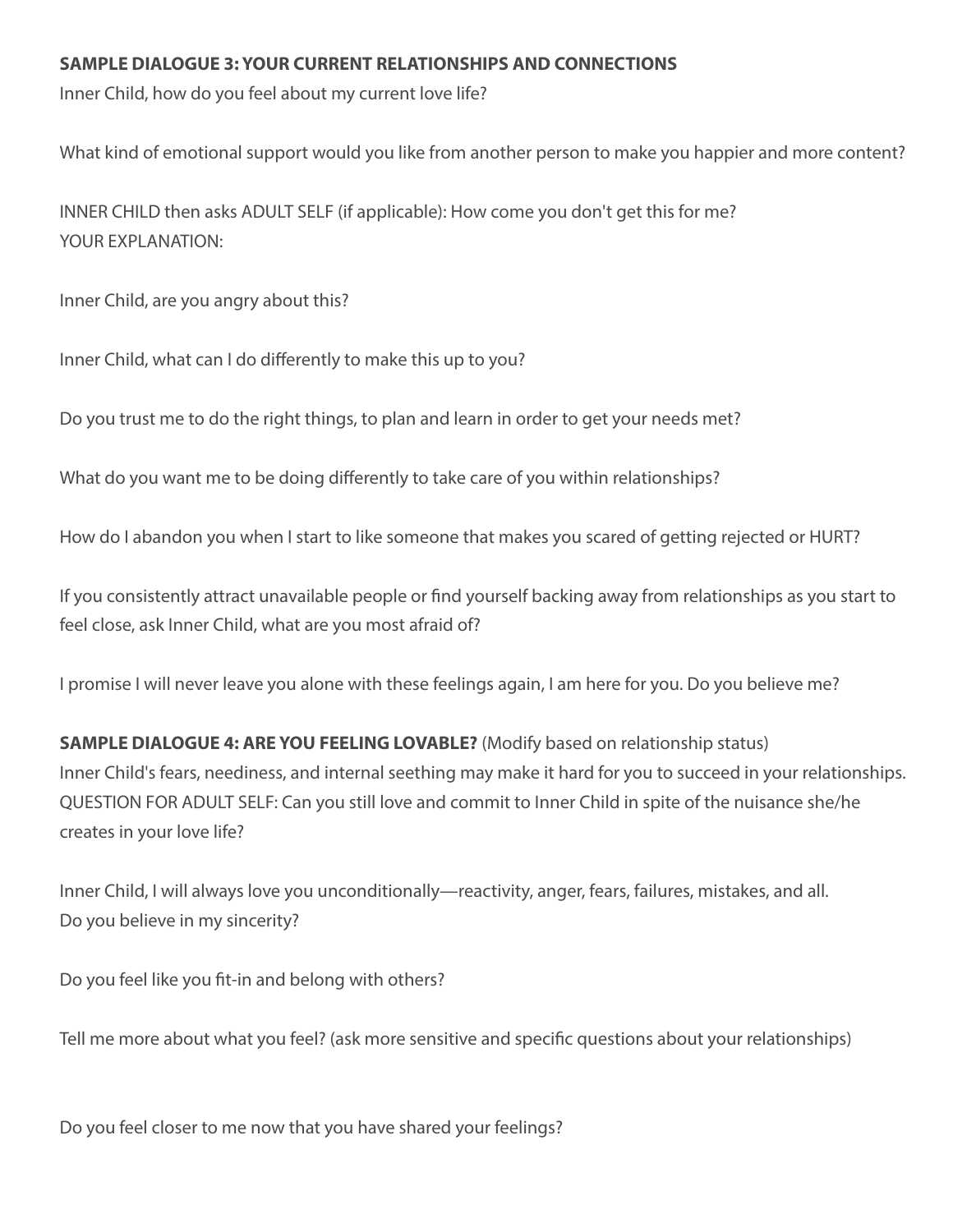#### **SAMPLE DIALOGUE 5: EMOTIONAL HUNGER**

Inner Child, what are your most urgent emotional needs? Please elaborate so I fully see, hear and value what you need.

What can I do to show you that I care?

I am sorry I didn't know how to connect with you until now. What can I do differently in life to make up for lost time?

I will not leave you alone again. I will always be here to listen, care, and help change things for the better. Do you believe me?

#### **SAMPLE DIALOGUE 6: WHAT BRINGS YOU JOY OR PAIN**

Inner Child, if you could do anything this weekend, what would it be?

What's fun for you?

Who would you like to spend time with?

How do you feel about **Example 20** about  $\frac{1}{2}$  (certain person or experience that comes to mind)?

What kind of creative, active, experiences in nature, or playful activities do you like?

Remind me of a time you felt excited about doing something creative, active, in nature, and/or playful?

How am I taking care of you in terms of having enough fun… or not enough fun?

What do you want to tell me about my passion and purpose?

Who are the people you have always admired in the world?

If you could make anyone your part of our family who would it be? What role would they play?

What would you like to explore more of in this world?

What do you want to be doing differently to explore more?

How may I help provide more joyful experiences for you?